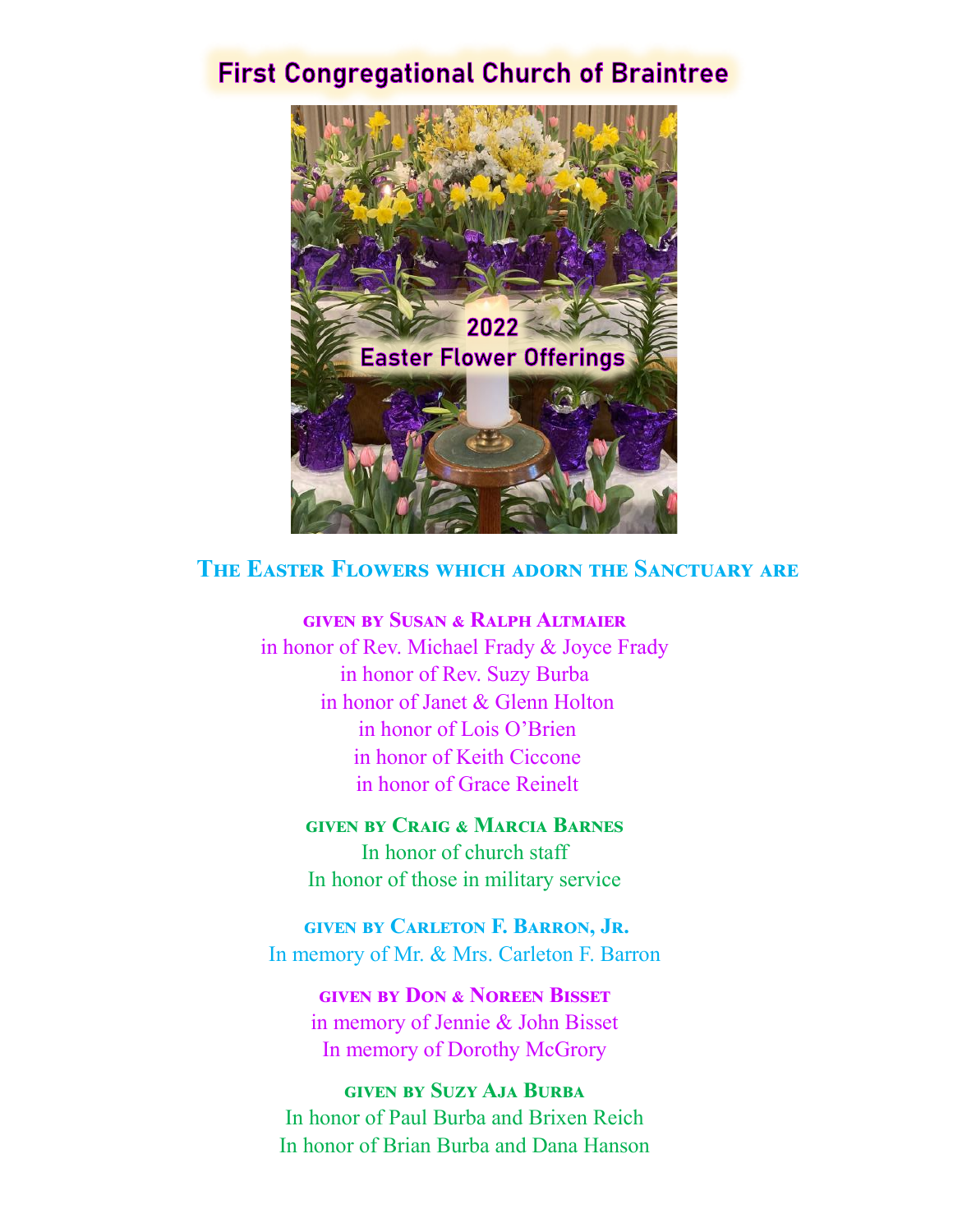## **given by Keith Ciccone & Rick Mirkin**

In honor of friends & family in memory of Mr. & Mrs. Louis Ciccone in memory of Mr. & Mrs. Arthur Mirkin, Sr.

**given by Pastor Michael**  in honor of Joyce, Kristen & Rachel

## **given by Carl & Diane Francis** in memory of Paul & Jean Francis in memory of Joseph & Helen St. Cyr

**given by Robert Gallagher** in memory of his loving wife, Shirley E. Gallagher

> **given by Sally Galvin**  in memory of James Galvin

## **given by Meredith Hatch & family**  in memory of Nancy Benjamin

## **given by Martha & Bradford Hobbs** in loving memory of Ruth & William Hobbs

## **given by the Holton Family**  in memory of Harold and Priscilla Belcher

#### **given by Kris Johnson**

in memory of my parents and brother: Julia, Harry and Harris Johnson in memory of Jim Lynch

#### **given by Pat & Dick Jolls**

in memory of Ruth & Dick Jolls in memory of Helen Russo in memory of Margaret Allen in memory of Rev. Dennis A. Dever

#### **given by Mattie, Thomas & Tom**

in memory of Shawn & Dick Hewson in memory of Bert Gietman

## **given by Barbara Larsen**

in memory of my husband, Dana Larsen in honor of my children: David Larsen and Elizabeth Taylor & their families